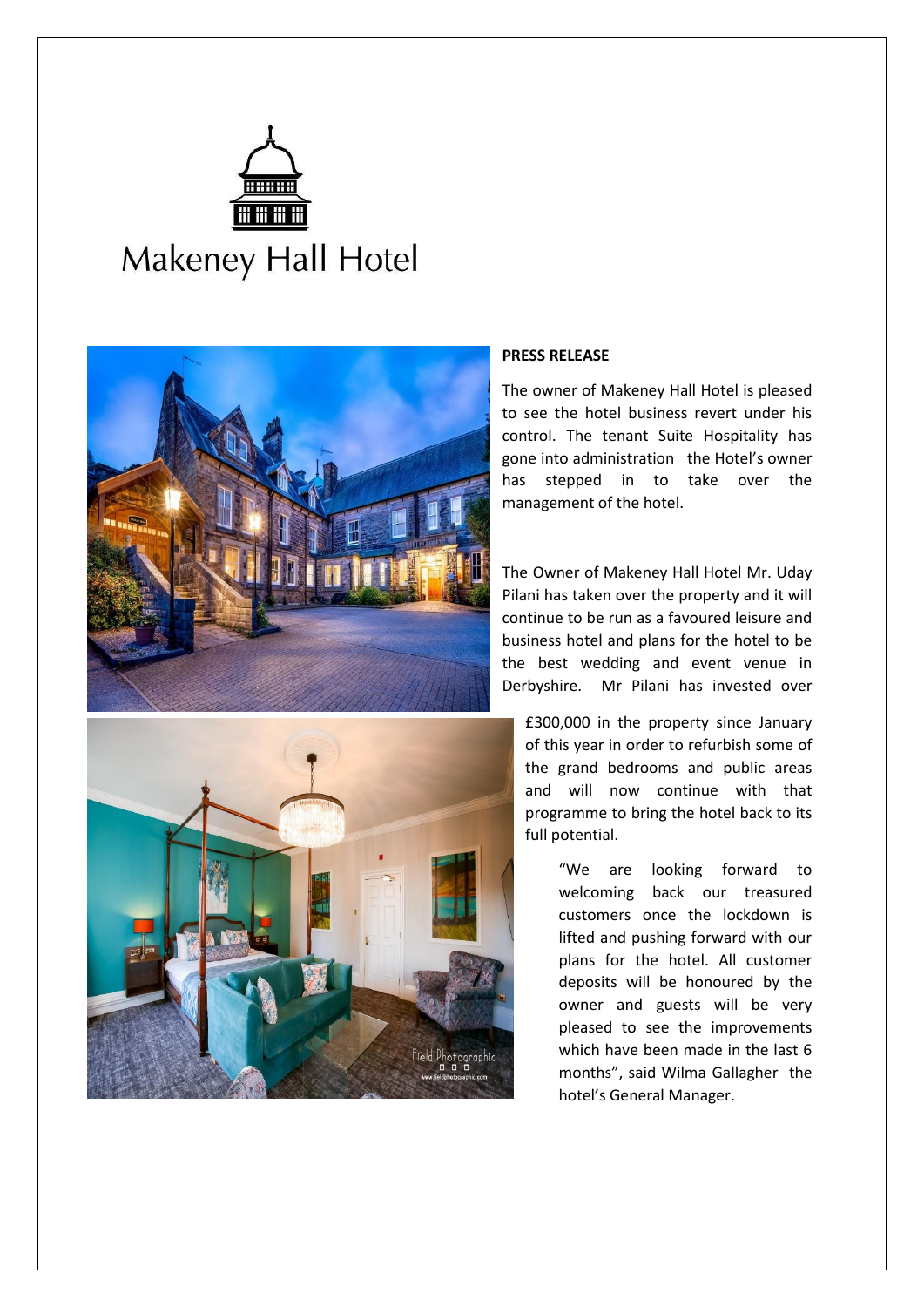

"All weddings and events will go ahead as originally planned, contracted and confirmed with no disruption to any of our Brides and Grooms or loss of deposits. Your special day is safe in our hands," said Wilma.

The hotel has 46 bedrooms, an extravagant outside wedding area, function and event space for 200 people for meetings and family gatherings as well as the popular Lavinias restaurant.



We foresee a vibrant future for Makeney Hall Hotel under our direct ownership and management" said Mr Pilani

**Contact details Wilma Gallagher – General Manager Email: gm.makeney@gmail.com Telephone: 01332 845704 Makeney Hall Hotel Ltd Makeney , Belper,**

**Derby DE56 0RS**